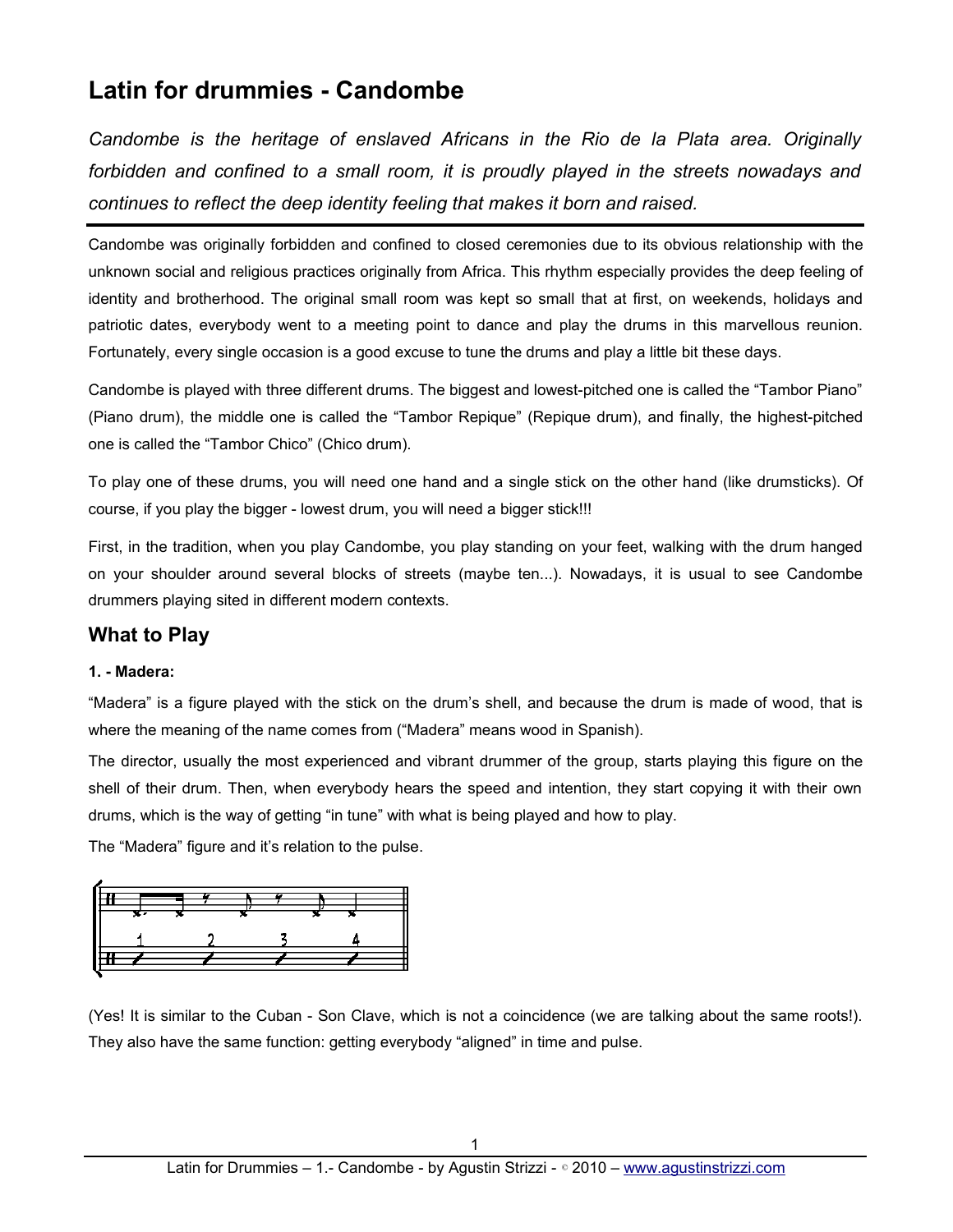## **2. - The Chico drum.**

This one, the highest pitched drum, is the most important drum in Candombe because what it plays gives identity to this language. It is also easy to understand what it plays... but also really hard to!

Here you can check its relation with the "Madera" and pulse:





| Symbol   | Means                                                                                                                                                                            |
|----------|----------------------------------------------------------------------------------------------------------------------------------------------------------------------------------|
| $\times$ | Written in the third space is what the hand plays. So, with this symbol we are going to represent the<br>playing of a slapped high-pitched tone stroke without choking the head! |
| Ø        | This is written in the first space. It represents the notes played by the stick. RememberDo not<br>leave the stick ON the head. Let it fly back!                                 |

Note the accent played with the hand on the second sixteenth note in every beat... This is the identity of this drum and one of the main aspects of Candombe!

## **3. - The Piano drum.**

This is the lowest pitched drum, and it has a solid-base function. The drummer can make some variations but always stays "on tune" without attempting the groove.

Check the base rhythm of the Piano drum and its relation with the "Madera" and pulse:





| Symbol                | Means                                                                                                     |
|-----------------------|-----------------------------------------------------------------------------------------------------------|
|                       | Written in the third space. It represents the palm of the hand on the head (standing ON the head),        |
|                       | like the bass-tone stroke on tumbadoras.                                                                  |
|                       | Written in the first space is what the stick plays. With this symbol we're gonna represent the stick      |
| $\boldsymbol{\times}$ | staying ON the head without bouncing!                                                                     |
|                       | This is written in the first space too (cause is played by the stick). It represents the open tone of the |
| Ø                     | drum played by the stick without staying ON the head!                                                     |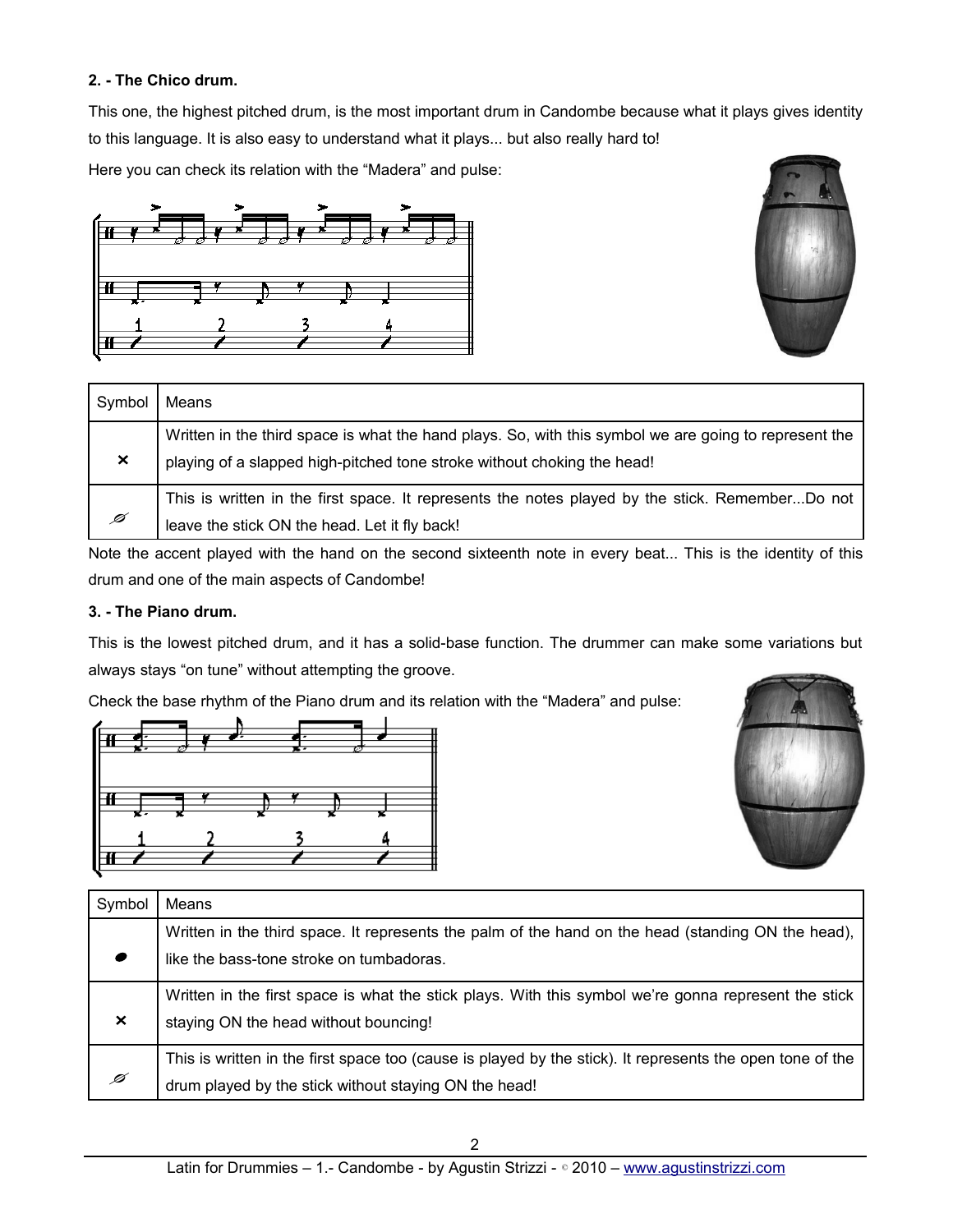Note that the first open tone happens simultaneously with the second note of the "Madera" figure. The second open tone is placed between the fourth and fifth note of the "Madera" figure. This is the identity of this drum and one of the main aspects of Candombe.

#### **4. - The Repique drum.**

Last, but no less important. This drum has the improvisation role. It basically works on two different "states". First, playing the "Madera" figure with all the different variations, and then the "improvisation" part, where the drum has a "base" and starting in that figure, free your mind to the infinite combinations and beautiful rhythm phrases!

Check the base figure related to the "Madera" figure and pulse:





| Symbol                    | Means                                                                                                                                                                     |
|---------------------------|---------------------------------------------------------------------------------------------------------------------------------------------------------------------------|
| $\boldsymbol{\mathsf{x}}$ | Written in the third space is what the hand plays. With this symbol we're gonna represent the playing<br>of a slapped-high pitched-tone stroke, without choking the head! |
| Ø                         | This is written in the first space. It represents the notes played by the stick. RememberDo not leave<br>the stick ON the head. Let it fly back!                          |

Note where the hand-played notes are placed. Some happen simultaneously with the Chico drum, emphasising it... some of them no... So, pay special attention to the one placed similarly to the last note of the "Madera" figure and pulse number 4.

# **Now we all know what to play...but...How to do it!?**

(This explains a very "hybrid" typical way to start playing. Every group has its own ways, depending on its culture, companions, etc.)

**It is really easy... It is just five steps!**

### **Step 1 – Everybody On Tune**

As we read on the first page, the "Madera" figure is used for calling the other drummers, asking them to join the reunion at a certain time and intention. When that happens, everybody is "on tune" and ready to start.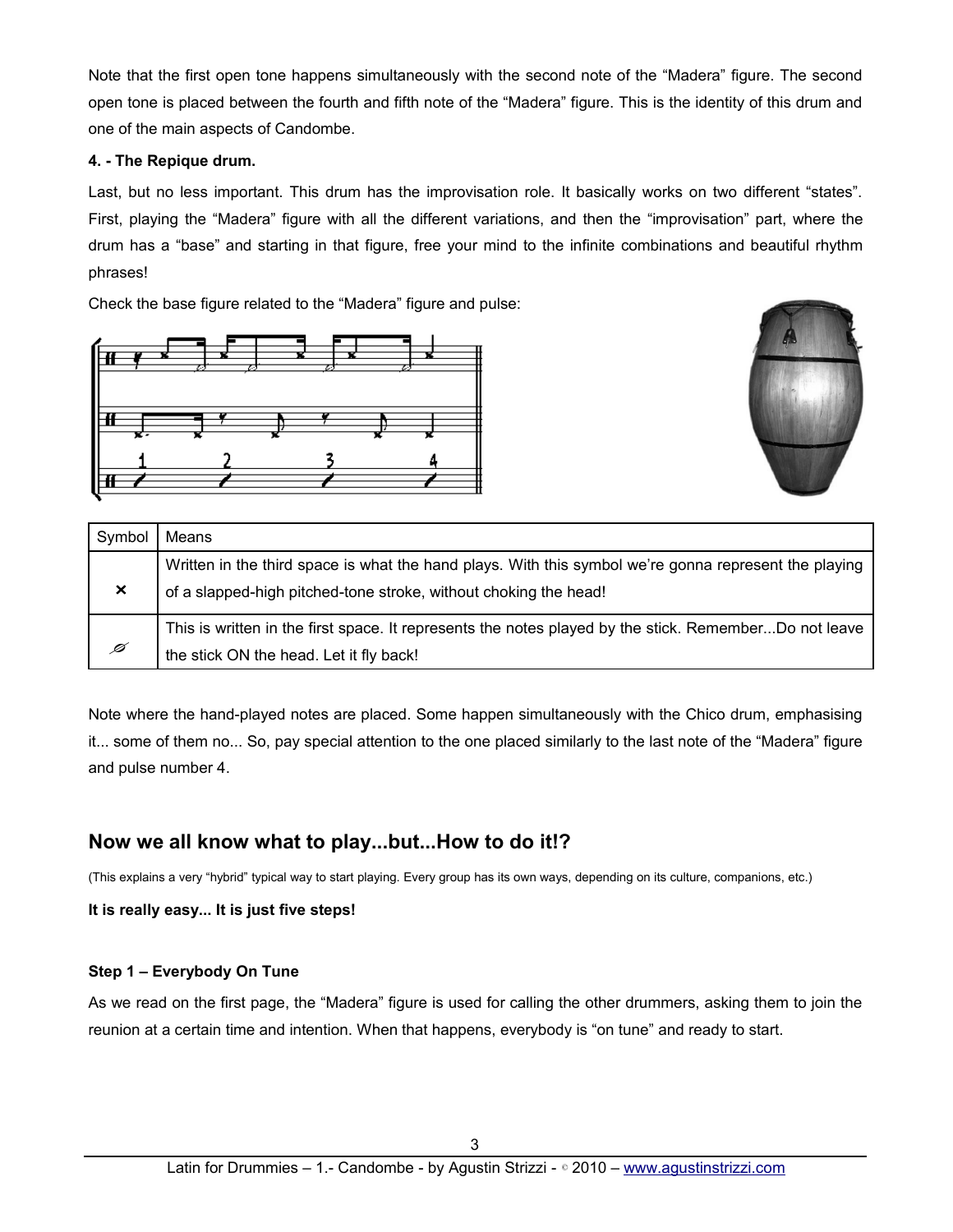#### **Step 2 – Calling the Chico Drum.**

The Piano drum does this, and it usually makes this figure to start:



Note where it is placed and where it ends. Then, after a couple of times, everybody playing the Chico drum understands which is the first pulse of the bar and can start playing without a doubt.

#### **Step 3 – Starting with the Piano Drum.**

After the Chico drums start playing, it is now the turn of the Piano drum. Check below:



In Candombe and every African-based music, it is all about dialogue. For example, see how the Repique drum "calls" the Piano drum by playing its one-bar base rhythm. This is enough for the Piano drummer to understand that they must start playing and where to do it.

#### **Step 4 – Now...the Repique Drum.**

At this point, the Chico and Piano drummers are playing, and the Repique drummer is playing the "Madera" pattern. So, now it is time to play on the head!

For this, they can wait for the Piano drummer to make some variation (like the one it used for starting), or they can start playing their base rhythm.